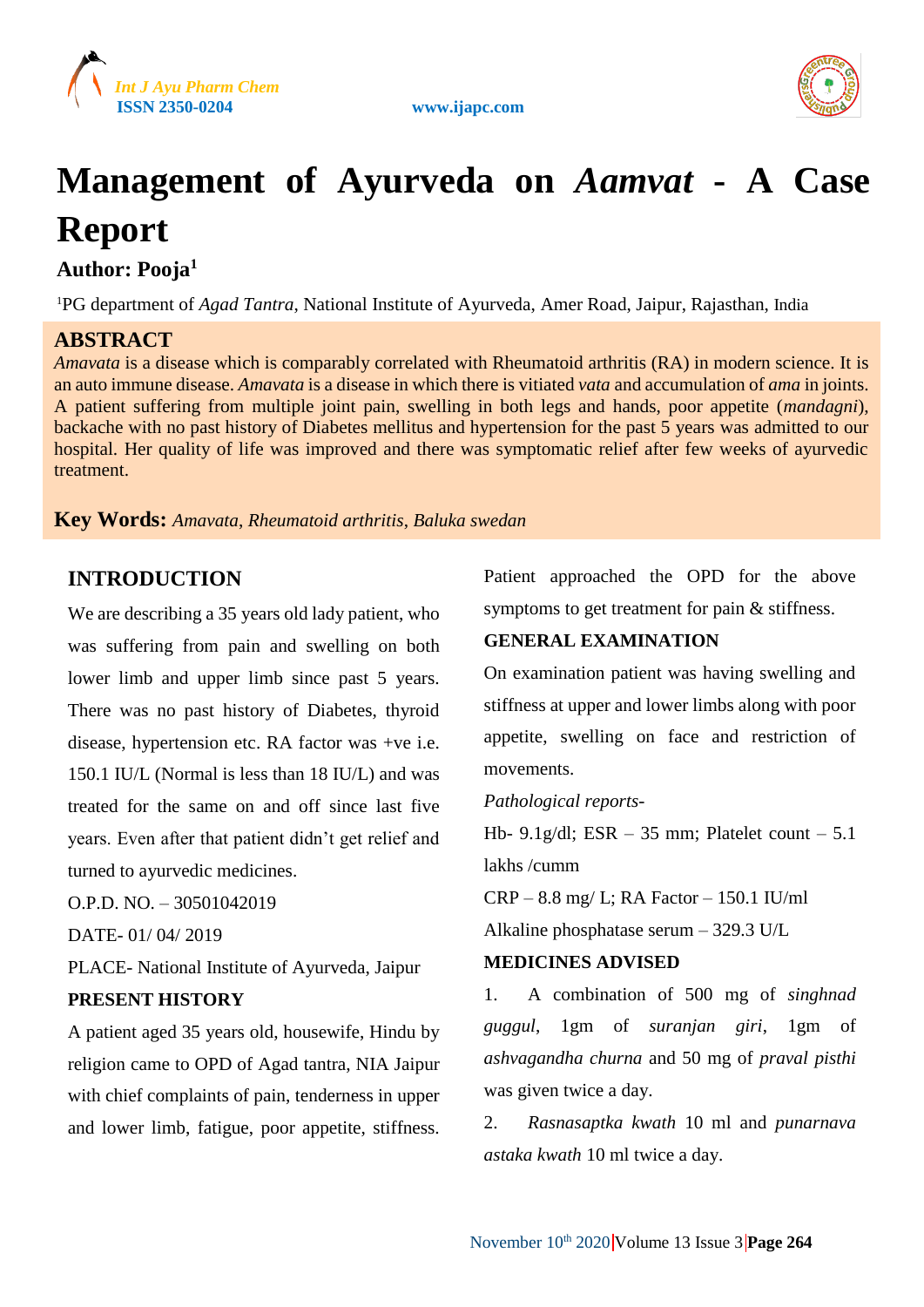



3. 1 tsp of *Erand pak* – twice in a day

4. *Ajmodadi churna* 4 gm twice in a day with lukewarm water .

- *5. Baluka swedan*
- 6. *Vindhyajesic* tab 2 2 tab.
- 7. M. LIV 2 TSP

#### **RESULTS**

Significant changes in symptoms like pain, tenderness, stiffness in joint. There was significantly reduced swelling in both legs and hands in 15 days. She was advised to repeat investigation after 15 days. After treatment there is significant decrease in symptoms and increased level of hemoglobin as compare to baseline level and reduced stiffness in legs and hands.

#### **DISCUSSION**

*Amavata* is caused due to vitiation of *Vata Dosha* and *Ama*. *Mandagni* is the main factor of *Ama* production<sup>1</sup>. In *amavata*, *Ruksha swedan* has been advised in the form of *Valuka swedan* due to the presence of *Ama*. It helps in pacifying Vata *Dosha* thus it leads to relieve pain and stiffness.

## **CONCLUSION**

These days cases of *Amvata* are increasing. With appropriate application of Ayurvedic Principles and treatment, better result can be seen. Symptomatic relief is seen in this case and patient's health and quality of life are improving. It can be concluded that *Baluka Swedan* is effective in the management of *Amavata*. If duration of treatment is increased then result will be more significant.